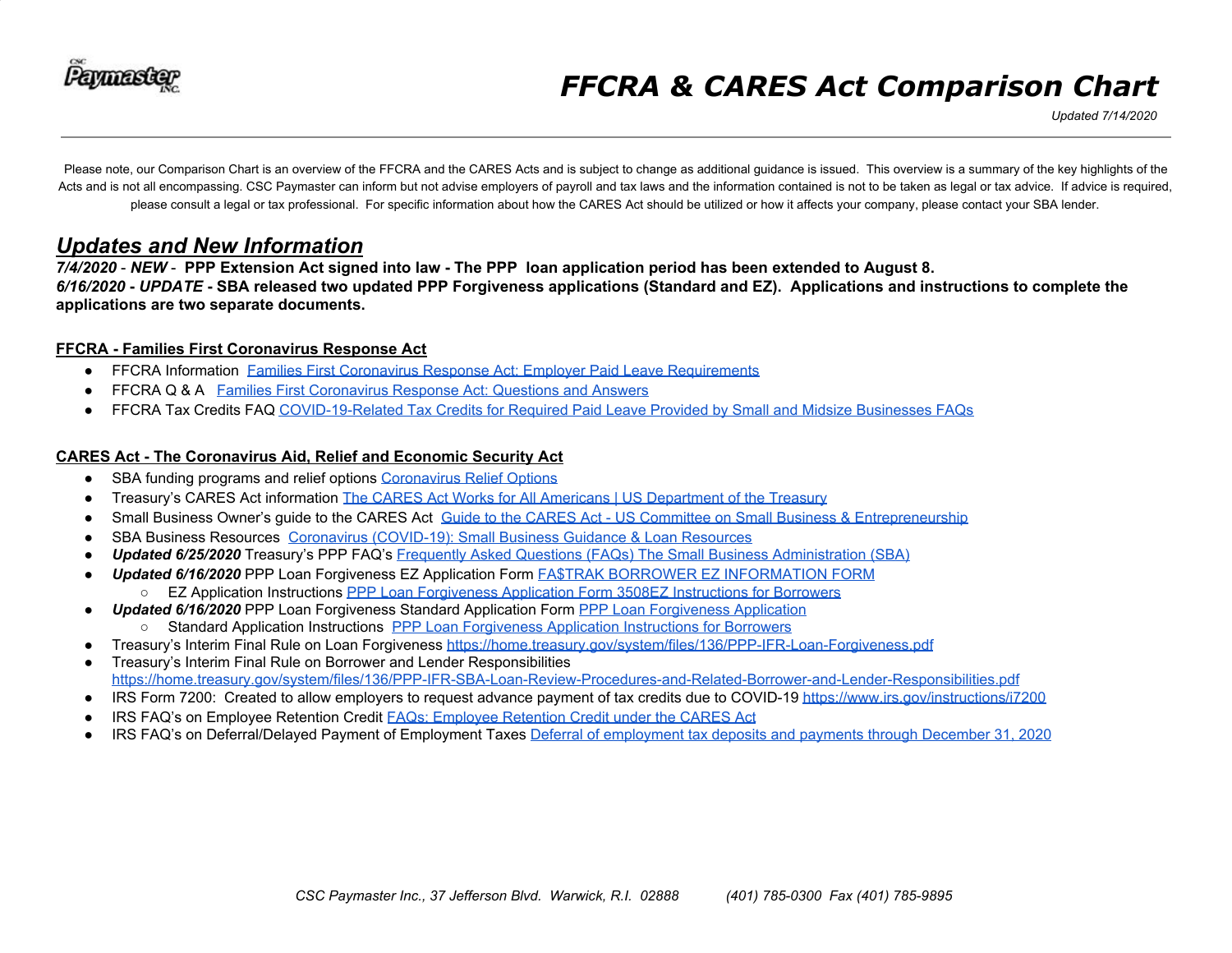

|                         | <b>FFCRA</b><br><b>Emergency Paid Sick Leave</b><br>(EPSL) and<br><b>Emergency FMLA (EFMLA)</b>                                                                                                                                                                                                                                                                                            | <b>CARES Act</b><br><b>Paycheck Protection</b><br>Program<br>(PPP)                                                                                                    | <b>CARES Act</b><br><b>Economic Injury</b><br><b>Disaster Loan</b><br>(EIDL) and Grants                                                                                                                                                                                                                        | <b>CARES Act</b><br><b>Employee Retention</b><br>Credit (ERC)                                                                                               | <b>CARES Act</b><br>Deferral/Delayed<br><b>Payment of Employer</b><br><b>Social Security Taxes</b>                                                                                                                                                                         |
|-------------------------|--------------------------------------------------------------------------------------------------------------------------------------------------------------------------------------------------------------------------------------------------------------------------------------------------------------------------------------------------------------------------------------------|-----------------------------------------------------------------------------------------------------------------------------------------------------------------------|----------------------------------------------------------------------------------------------------------------------------------------------------------------------------------------------------------------------------------------------------------------------------------------------------------------|-------------------------------------------------------------------------------------------------------------------------------------------------------------|----------------------------------------------------------------------------------------------------------------------------------------------------------------------------------------------------------------------------------------------------------------------------|
| What is it?             | Provision requiring employers*<br>to provide EE's* with paid sick<br>or paid family leave<br>-100% refundable to employers<br>Paid Sick:<br>-Two weeks (up to 80 hours) of<br>paid sick leave paid either at<br>EE's regular rate of pay or $\frac{2}{3}$<br>rate of pay<br>Paid Family Leave:<br>-Up to 10 weeks of paid EFMLA<br>paid at % rate of pay<br>*Eligibility as defined by DOL | Program to provide<br>cash-flow assistance<br>through 100% federally<br>funded guaranteed loans<br>to employers who maintain<br>payroll during the<br>COVID-19 crisis | Low interest, P & I<br>deferred loan<br>available to small<br>businesses and<br>private non-profits<br>harmed by the<br>COVID-19 crisis. A<br>requestable grant is<br>available to provide<br>an emergency<br>advance of up to<br>\$10,000 if requested<br>within three days of<br>applying for an SBA<br>FIDL | Program to provide a<br>refundable payroll tax<br>credit for 50% of<br>wages paid to certain<br>EE's by eligible<br>employers during the<br>COVID-19 crisis | Program to allow<br>taxpayers to defer<br>paying the employer<br>portion of social security<br>tax incurred through<br>12/31/2020.<br>-Deferred taxes are to<br>be paid in two equal<br>installments:<br>-First half due end of<br>2021<br>-Second half due end of<br>2022 |
| What is the<br>Purpose? | To give employers a 100%<br>reimbursable way to pay sick<br>employees, employees caring<br>for family members, and<br>employees with child care issues<br>due to closed schools and<br>daycare facilities                                                                                                                                                                                  | To help support<br>businesses and to keep<br>workers employed which<br>will allow the economy to<br>snap back quicker after<br>the COVID-19 crisis ends               | To provide quick<br>financial help to<br>businesses to keep<br>EE's on payroll, to<br>pay for sick leave<br>and to pay business<br>obligations                                                                                                                                                                 | To provide a<br>refundable tax credit<br>to eligible employers<br>that may not qualify<br>for other COVID-19<br>employer assistance<br>programs             | To provide financial help<br>to businesses to<br>temporarily retain funds<br>that would have been<br>utilized for tax payments                                                                                                                                             |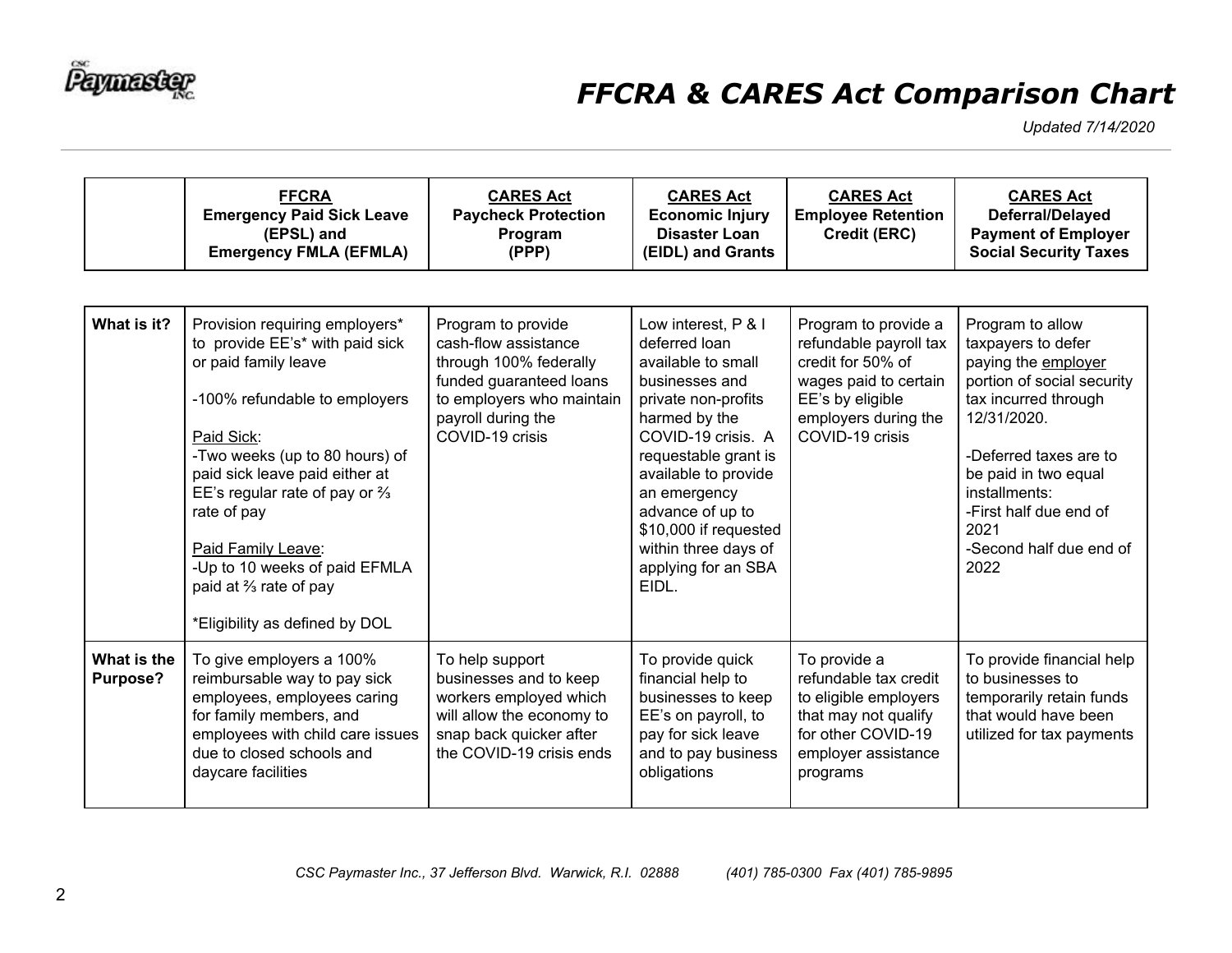

|                     | <b>FFCRA</b><br><b>Emergency Paid Sick Leave</b><br>(EPSL) and<br><b>Emergency FMLA (EFMLA)</b>                                                                                           | <b>CARES Act</b><br><b>Paycheck Protection</b><br>Program<br>(PPP)                                                                     | <b>CARES Act</b><br><b>Economic Injury</b><br><b>Disaster Loan</b><br>(EIDL) and Grants                                                                                                                                                                                                                         | <b>CARES Act</b><br><b>Employee Retention</b><br>Credit (ERC)                                                                                                                                                                                                                                                                                                                                                                                                                                                                                            | <b>CARES Act</b><br>Deferral/Delayed<br><b>Payment of Employer</b><br><b>Social Security Taxes</b> |
|---------------------|-------------------------------------------------------------------------------------------------------------------------------------------------------------------------------------------|----------------------------------------------------------------------------------------------------------------------------------------|-----------------------------------------------------------------------------------------------------------------------------------------------------------------------------------------------------------------------------------------------------------------------------------------------------------------|----------------------------------------------------------------------------------------------------------------------------------------------------------------------------------------------------------------------------------------------------------------------------------------------------------------------------------------------------------------------------------------------------------------------------------------------------------------------------------------------------------------------------------------------------------|----------------------------------------------------------------------------------------------------|
| Who is<br>Eligible? | -Most public and private<br>employers with less than 500<br>EE's<br>-Employers with less than 50<br>EE's may qualify for exemption<br>-Full and Part Time EE's with<br>qualifying reasons | -Most employers with less<br>than 500 EE's<br>-Sole proprietors &<br>Self-employed<br>-1099/Independent<br>Contractors<br>-Non-profits | -Most employers<br>with less than 500<br>EE's<br>-Sole proprietors &<br>Self-employed<br>-1099/Independent<br>Contractors<br>-Non-profits of any<br>size<br>-Employers that<br>meet disaster<br>criteria<br>-Grants are<br>available to<br>employers that have<br>been in business<br>since January 31,<br>2020 | -Employers are<br>eligible***** if they:<br>1) Fully or partially<br>suspend operation<br>(operate but not at full<br>capacity) in 2020 due<br>to COVID-19; or<br>2) Experience a<br>significant decline in<br>gross receipts (as<br>compared to same<br>quarter in 2019)<br>-Non-profits are<br>eligible<br>-Government ER's<br>and self-employed<br>individuals are not<br>eligible<br>-Eligible employers<br>with 100 or fewer FT<br>$EE's$ in 2019 can<br>credit qualified wages<br>paid to all EE's*****<br>between March 12 -<br>December 31, 2020 | -All employers                                                                                     |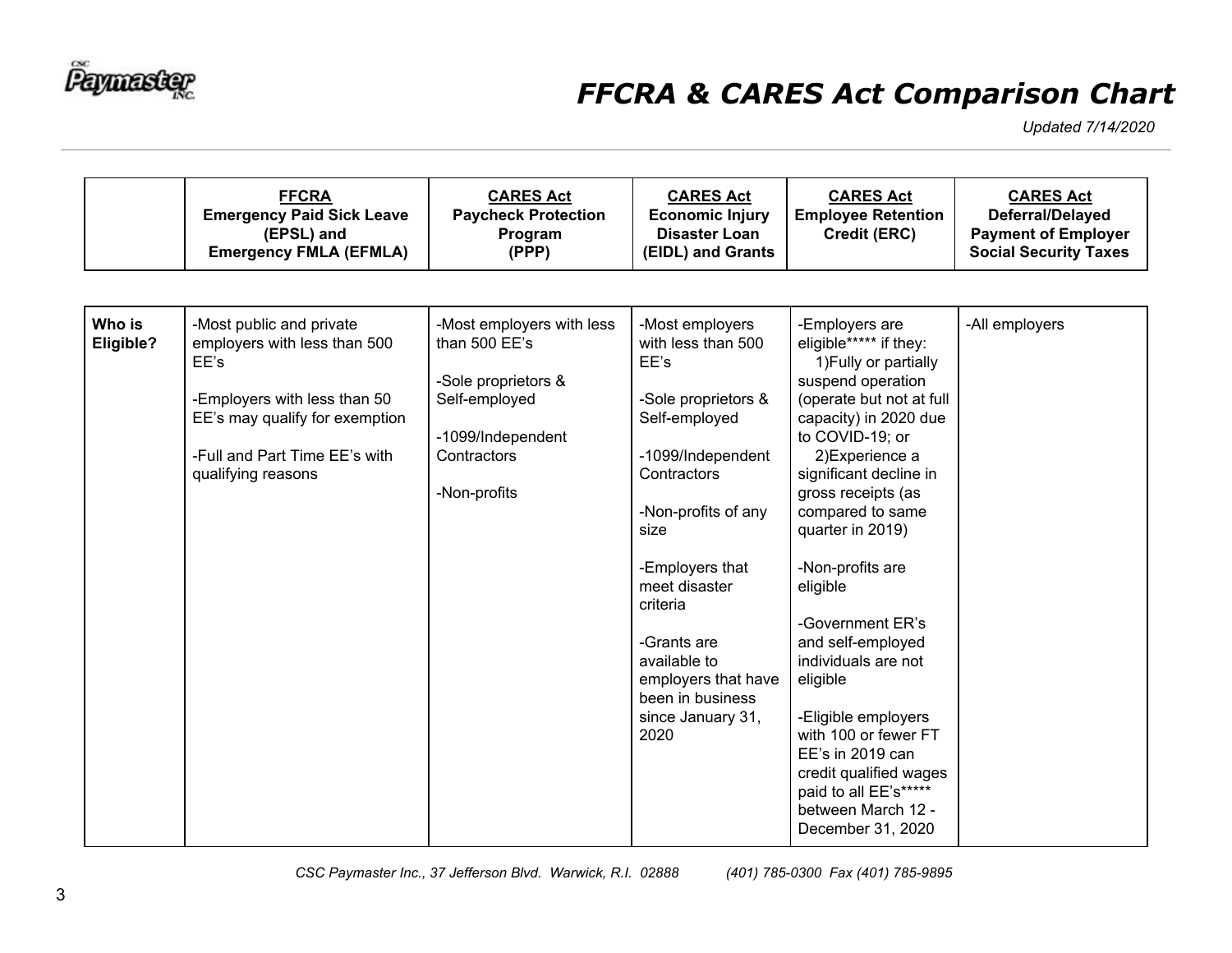

| <b>FFCRA</b><br><b>Emergency Paid Sick Leave</b><br>(EPSL) and<br><b>Emergency FMLA (EFMLA)</b> | <b>CARES Act</b><br><b>Paycheck Protection</b><br><b>Program</b><br>(PPP) | <b>CARES Act</b><br><b>Economic Injury</b><br><b>Disaster Loan</b><br>(EIDL) and Grants | <b>CARES Act</b><br><b>Employee Retention</b><br><b>Credit (ERC)</b> | <b>CARES Act</b><br>Deferral/Delayed<br><b>Payment of Employer</b><br><b>Social Security Taxes</b> |
|-------------------------------------------------------------------------------------------------|---------------------------------------------------------------------------|-----------------------------------------------------------------------------------------|----------------------------------------------------------------------|----------------------------------------------------------------------------------------------------|
|-------------------------------------------------------------------------------------------------|---------------------------------------------------------------------------|-----------------------------------------------------------------------------------------|----------------------------------------------------------------------|----------------------------------------------------------------------------------------------------|

|                                                                  |                                                                                                                                                                                                                                                                                                                            |                                                                                                                                                                                                                    |                                                                                                                             | -Eligible employers<br>with more than 100<br>FT EE's in 2019 can<br>credit wages paid*****<br>to EE's being paid but<br>not working. Qualified<br>wages (FFCRA<br>wages are not<br>eligible) may not<br>exceed what the EE<br>would have been paid<br>during the 30<br>preceding days.<br>*****As defined by<br><b>IRS</b> |                                                                                                                                                                                     |
|------------------------------------------------------------------|----------------------------------------------------------------------------------------------------------------------------------------------------------------------------------------------------------------------------------------------------------------------------------------------------------------------------|--------------------------------------------------------------------------------------------------------------------------------------------------------------------------------------------------------------------|-----------------------------------------------------------------------------------------------------------------------------|----------------------------------------------------------------------------------------------------------------------------------------------------------------------------------------------------------------------------------------------------------------------------------------------------------------------------|-------------------------------------------------------------------------------------------------------------------------------------------------------------------------------------|
| <b>What are</b><br><b>Employers</b><br><b>Required</b><br>to do? | -All employers are required to<br>post notice on premises or to<br>electronically notify EE's working<br>remotely. FFCRA Poster<br>-Employers must keep track of<br>daily, weekly and aggregate<br>maximums paid to EE's<br>-Create and keep documentation<br>of the calculations of FFCRA<br>wages paid to qualified EE's | -If an employer receives a<br>PPP loan, they should<br>consult with their SBA<br>lender for any<br>requirements<br>-Employers must keep<br>documentation of the<br>calculations of wages paid<br>to qualified EE's | If an employer<br>receives a EIDL<br>loan or grant, they<br>should consult with<br>their SBA lender for<br>any requirements | Employers electing to<br>utilize the ERCt<br>should consult the<br>IRS FAQ page<br><b>IRS CARES Act FAQ</b><br>to ensure eligibility<br>-Additional guidance<br>will be forthcoming<br>once functionality is<br>in place in CSC<br>Paymaster's system                                                                      | -Employers keep track of<br>the deferred tax<br>amounts<br>-Employers are<br>responsible to make the<br>deferred tax payments<br>directly to the IRS on the<br>applicable due dates |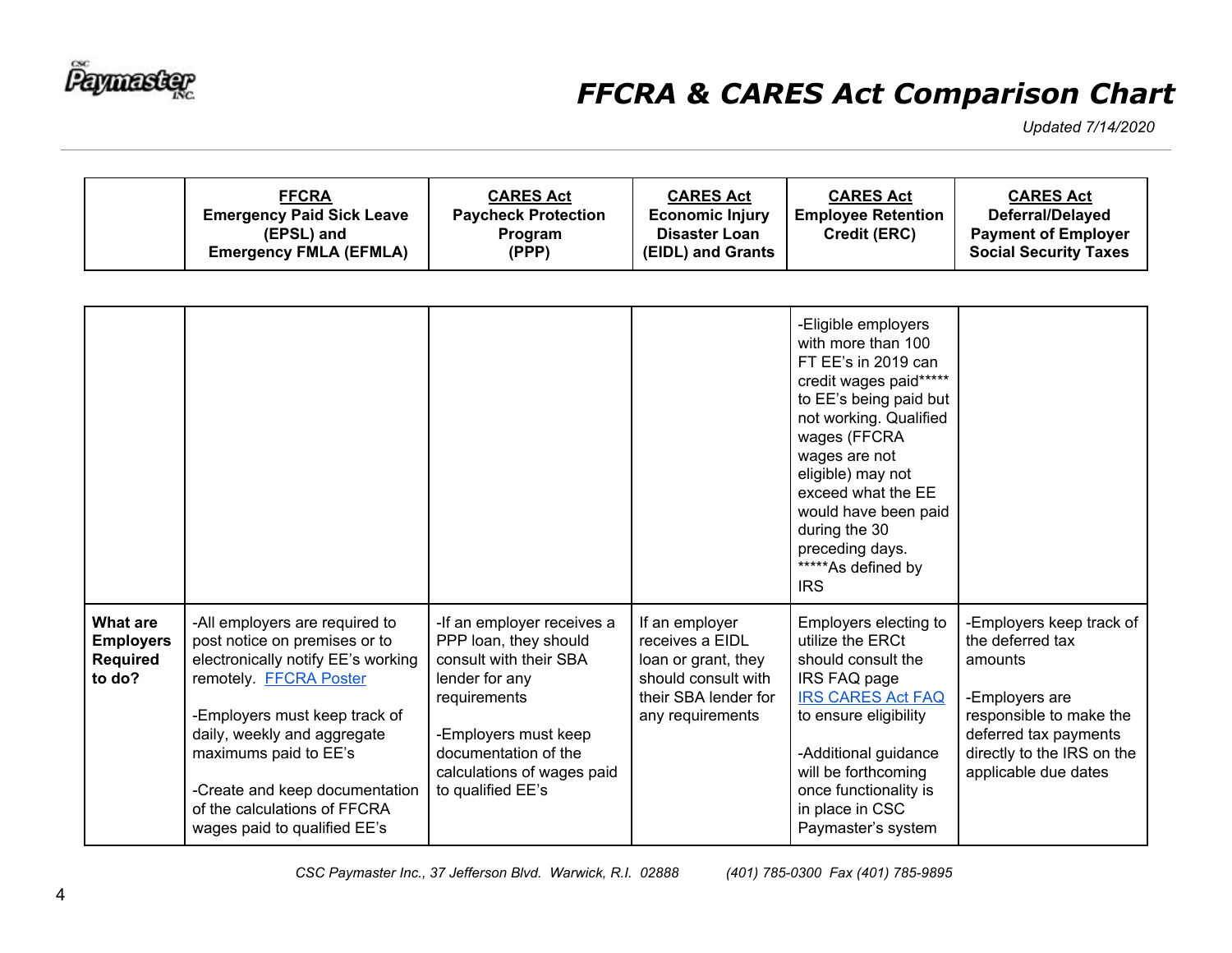

| <b>FFCRA</b><br><b>Emergency Paid Sick Leave</b><br>(EPSL) and<br><b>Emergency FMLA (EFMLA)</b> | <b>CARES Act</b><br><b>Paycheck Protection</b><br><b>Program</b><br>(PPP) | <b>CARES Act</b><br><b>Economic Injury</b><br><b>Disaster Loan</b><br>(EIDL) and Grants | <b>CARES Act</b><br><b>Employee Retention</b><br><b>Credit (ERC)</b> | <b>CARES Act</b><br>Deferral/Delayed<br><b>Payment of Employer</b><br><b>Social Security Taxes</b> |
|-------------------------------------------------------------------------------------------------|---------------------------------------------------------------------------|-----------------------------------------------------------------------------------------|----------------------------------------------------------------------|----------------------------------------------------------------------------------------------------|
|-------------------------------------------------------------------------------------------------|---------------------------------------------------------------------------|-----------------------------------------------------------------------------------------|----------------------------------------------------------------------|----------------------------------------------------------------------------------------------------|

|                        |                                                                                                                                                                                                                                                                                                                                                                                                                                                                                                                                                              |                                                                                                                                                                                                                                                                                                                                                                                                                   |                                                                                     | -Create and keep<br>documentation of the<br>calculations of wages<br>paid to qualified EE's                                                                                                                                                                                                                                                                                                                                                                      |                                                                                                                                                                                                                                                                                            |
|------------------------|--------------------------------------------------------------------------------------------------------------------------------------------------------------------------------------------------------------------------------------------------------------------------------------------------------------------------------------------------------------------------------------------------------------------------------------------------------------------------------------------------------------------------------------------------------------|-------------------------------------------------------------------------------------------------------------------------------------------------------------------------------------------------------------------------------------------------------------------------------------------------------------------------------------------------------------------------------------------------------------------|-------------------------------------------------------------------------------------|------------------------------------------------------------------------------------------------------------------------------------------------------------------------------------------------------------------------------------------------------------------------------------------------------------------------------------------------------------------------------------------------------------------------------------------------------------------|--------------------------------------------------------------------------------------------------------------------------------------------------------------------------------------------------------------------------------------------------------------------------------------------|
| How is it<br>Utilized? | -Eligible EE's are paid through<br>payroll<br>-The following earnings codes<br>will be created:<br>-FFCRA Sick (Suite)<br>-FFCRA Family (Suite)<br>-FFCRA FMLA (Suite)<br>-2/3 CVD (Winpay)<br>-CVD Full (Winpay)<br>-FFCRA wages are exempt from<br>employer social security tax<br>-The amount of FFCRA wages<br>paid will be immediately applied<br>against the federal tax deposit**<br>-If the wages are higher than the<br>federal tax deposit, employers<br>can request a refund directly<br>from the IRS on form Form 7200<br>(multiple requests are | -Loan amount can be used<br>to cover up to 60% of<br>payroll costs*** and 40%<br>of costs*** of doing<br>business<br>-Employers can apply for<br>100% loan forgiveness for<br>payroll costs*** incurred<br>during the original 8 week<br>period or up to 24 weeks<br>after the loan is received<br>(ending by 12/31/2020)<br>-Employers should keep<br>detailed records<br>*** Payroll costs as defined<br>by SBA | -Employers apply<br>online through the<br><b>SBA SBA Loan</b><br><b>Application</b> | -On both Suite and<br>Winpay platforms,<br>functionality to<br>calculate this credit is<br>pending.<br>-Eligible qualified<br>wages, compensation<br>and employer health<br>plan expenses** for<br>the quarter can be<br>credited against<br>employer social<br>security for the same<br>quarter (Q1 credits<br>can be taken on Q2<br>941 due to timing of<br>The Act)<br>-If the credit is larger<br>than the ER social<br>security tax,<br>employers may lower | -Fill out CSC Paymaster<br>Deferment Request<br>Form<br>- IRS states taxes<br>already paid cannot be<br>deferred<br>-Employer needs to<br>keep track of the<br>deferred tax amounts<br>-Employer is responsible<br>to make deferred<br>payments directly to IRS<br>on applicable due dates |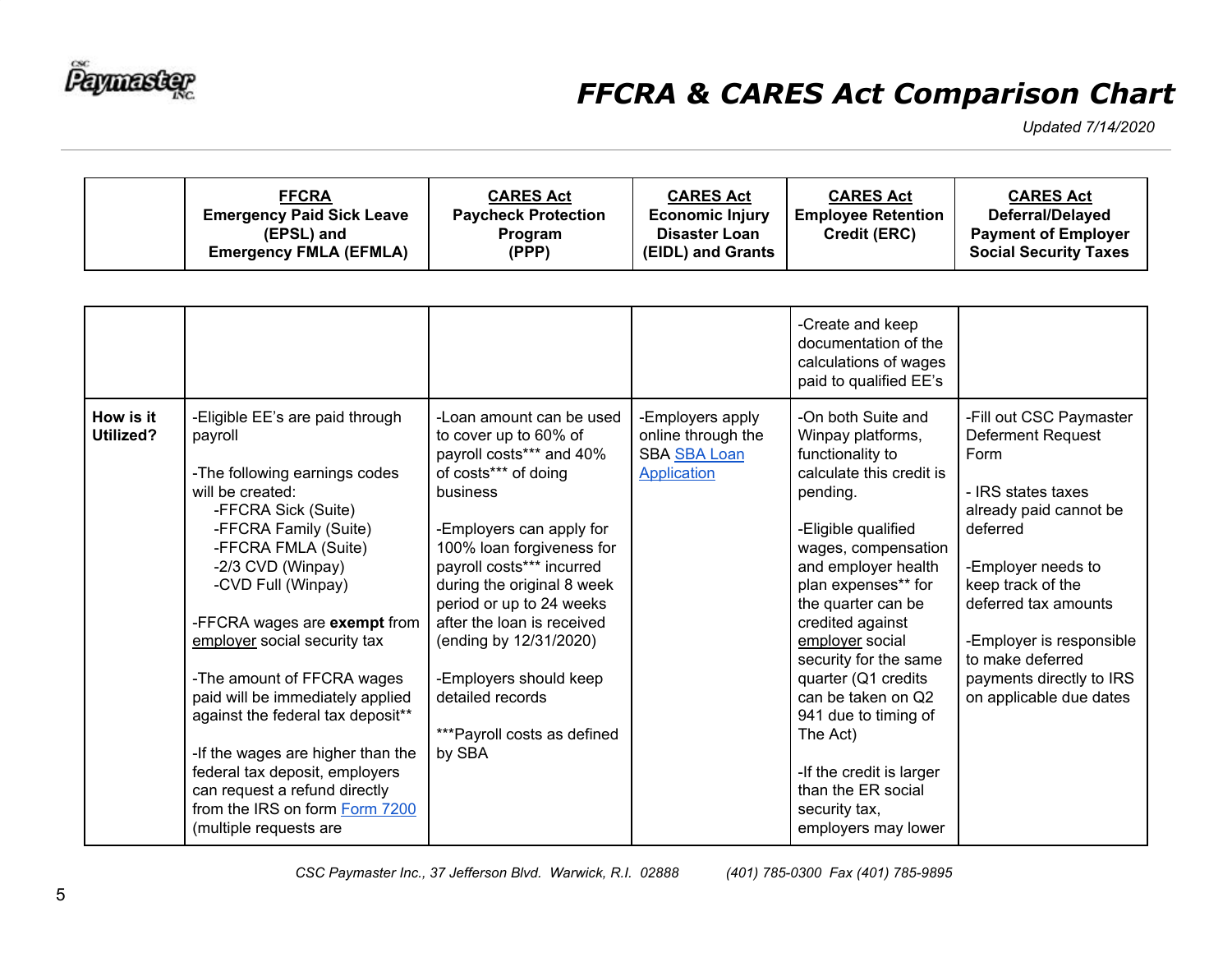

| <b>FFCRA</b><br><b>Emergency Paid Sick Leave</b><br>(EPSL) and<br><b>Emergency FMLA (EFMLA)</b>                                                                                                                                                                                                                                                                                                                                                                                                                                                                                                                                                                                                                                                | <b>CARES Act</b><br><b>Paycheck Protection</b><br>Program<br>(PPP) | <b>CARES Act</b><br><b>Economic Injury</b><br><b>Disaster Loan</b><br>(EIDL) and Grants | <b>CARES Act</b><br><b>Employee Retention</b><br>Credit (ERC)                                                                                                                                                                                                                                                                                                              | <b>CARES Act</b><br>Deferral/Delayed<br><b>Payment of Employer</b><br><b>Social Security Taxes</b> |
|------------------------------------------------------------------------------------------------------------------------------------------------------------------------------------------------------------------------------------------------------------------------------------------------------------------------------------------------------------------------------------------------------------------------------------------------------------------------------------------------------------------------------------------------------------------------------------------------------------------------------------------------------------------------------------------------------------------------------------------------|--------------------------------------------------------------------|-----------------------------------------------------------------------------------------|----------------------------------------------------------------------------------------------------------------------------------------------------------------------------------------------------------------------------------------------------------------------------------------------------------------------------------------------------------------------------|----------------------------------------------------------------------------------------------------|
| acceptable)<br>-If credits are not taken<br>immediately, they can be taken<br>on the 941<br>-The calculated ER medicare tax<br>on FFCRA wages can be taken<br>toward the credit against the<br>federal tax payment**<br>-ER costs toward a qualified<br>health plan for the EE's receiving<br>FFCRA wages can be taken as<br>a credit by the ER on IRS Form<br>7200<br>** Suite Platform: At this time,<br>tax payments will be lowered by<br>the FFCRA wages paid and the<br>ER medicare tax calculated on<br>the FFCRA wages. Functionality<br>to calculate credit for ER's health<br>cost is pending.<br>** Winpay Platform: At this time,<br>tax payments will be lowered by<br>the FFCRA wages only. Tax<br>credits for ER soc sec and ER |                                                                    |                                                                                         | the federal tax<br>deposit**<br>-Employers may<br>request credits from<br>the IRS on form Form<br>7200 See<br>instructions<br><b>Instructions for Form</b><br>7200 (03/2020).<br>-If credits are not<br>taken immediately on<br>Form 7200, they can<br>be taken on the 941<br>-Employer is<br>responsible to cease<br>taking the ERC if they<br>no longer meet<br>criteria |                                                                                                    |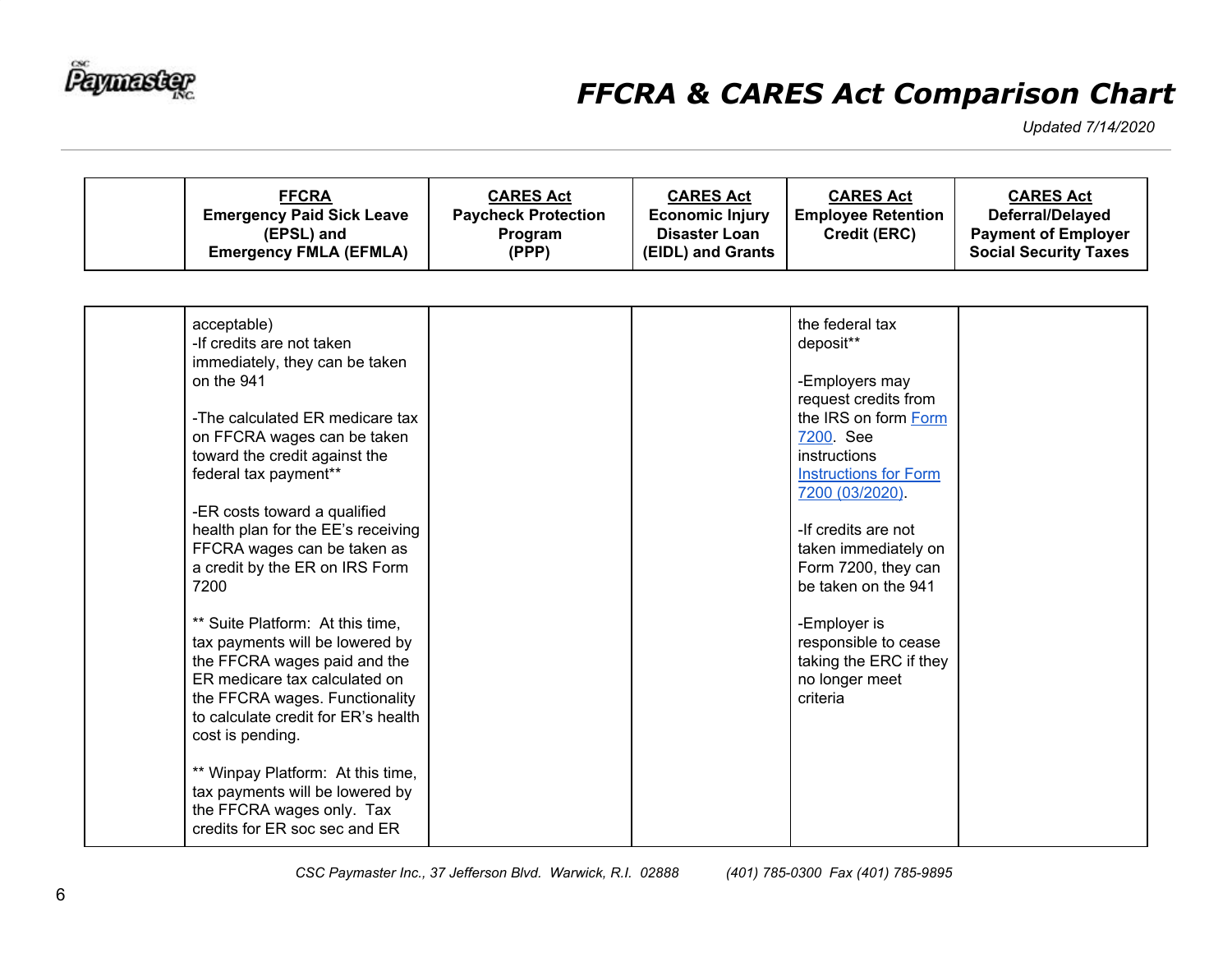

| <b>FFCRA</b><br><b>Emergency Paid Sick Leave</b><br>(EPSL) and<br><b>Emergency FMLA (EFMLA)</b> | <b>CARES Act</b><br><b>Paycheck Protection</b><br><b>Program</b><br>(PPP) | <b>CARES Act</b><br><b>Economic Injury</b><br><b>Disaster Loan</b><br>(EIDL) and Grants | <b>CARES Act</b><br><b>Employee Retention</b><br><b>Credit (ERC)</b> | <b>CARES Act</b><br>Deferral/Delayed<br><b>Payment of Employer</b><br><b>Social Security Taxes</b> |
|-------------------------------------------------------------------------------------------------|---------------------------------------------------------------------------|-----------------------------------------------------------------------------------------|----------------------------------------------------------------------|----------------------------------------------------------------------------------------------------|
|-------------------------------------------------------------------------------------------------|---------------------------------------------------------------------------|-----------------------------------------------------------------------------------------|----------------------------------------------------------------------|----------------------------------------------------------------------------------------------------|

|                                               | medicare will be taken on the<br>941.                                                                                                                                                                                                                                          |                                                                                                                                                                                                                                                                                                                                             |                                        |                                                                                                                                              |                                                                                                 |
|-----------------------------------------------|--------------------------------------------------------------------------------------------------------------------------------------------------------------------------------------------------------------------------------------------------------------------------------|---------------------------------------------------------------------------------------------------------------------------------------------------------------------------------------------------------------------------------------------------------------------------------------------------------------------------------------------|----------------------------------------|----------------------------------------------------------------------------------------------------------------------------------------------|-------------------------------------------------------------------------------------------------|
| What are<br>the<br><b>Maximum</b><br>Amounts? | -FFCRA Sick and CVD Full:<br>Paid at regular rate of pay, max<br>\$511/day, \$5,110 in total<br>-FFCRA Family:<br>Paid at % rate, max \$200/day for<br>10 days, \$2,000 in total<br>-FFCRA FMLA and % CVD:<br>Paid at % rate, max \$200/day for<br>10 weeks, \$12,000 in total | -Loan amount is 2.5 x of<br>average monthly payroll<br>costs<br>-Max \$10 million                                                                                                                                                                                                                                                           | -Max \$2 million                       | -Max qualifying wage<br>is \$10,000 per EE<br>across all quarters in<br>2020, therefore the<br>max <b>credit</b> toward<br>any EE is \$5,000 | -No maximum<br>-Only applied to<br>employer social security<br>tax                              |
| What is the<br><b>Time</b><br>Period?         | Days worked from April 1, 2020 -<br>December 31, 2020                                                                                                                                                                                                                          | -Payroll costs from the 8<br>week period after loan<br>(either immediately<br>following disbursement or<br>an Alternative Covered<br>Period of 56 days) or up to<br>24 weeks (either<br>immediately following<br>disbursement or an<br>Alternative Covered Period<br>of 168 days) ending<br>December 31, 2020.<br>-Other costs**** incurred | January 31, 2020 -<br>December 31,2020 | Wages paid March<br>13, 2020 - December<br>31, 2020                                                                                          | -Taxes due March 27,<br>2020 - December<br>31,2020<br>-Taxes already paid<br>cannot be deferred |